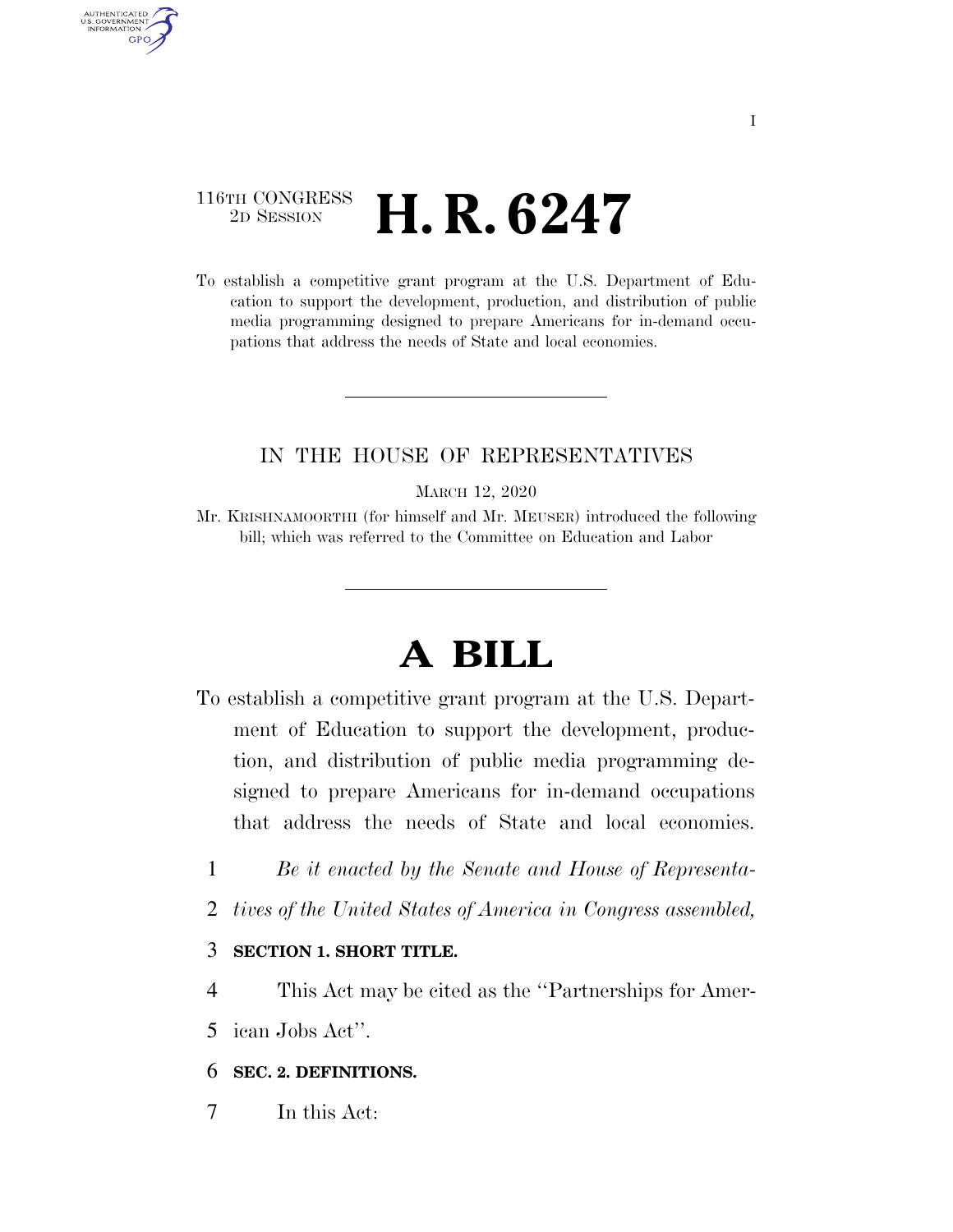| $\mathbf{1}$   | The terms "career pathway", "State<br>(1)             |
|----------------|-------------------------------------------------------|
| $\overline{2}$ | board", and "local board" have the meanings given     |
| 3              | the terms in section 3 of the Workforce Innovation    |
| $\overline{4}$ | and Opportunity Act (29 U.S.C. 3102).                 |
| 5              | (2) The term "digital media programming"              |
| 6              | means video and audio programming that may be         |
| 7              | delivered through a variety of media platforms, in-   |
| 8              | cluding broadcast television and radio, the internet, |
| 9              | mobile devices, and other platforms.                  |
| 10             | (3) The term "in-demand industry sector or oc-        |
| 11             | cupation" has the meaning given in section 3 of the   |
| 12             | Workforce Innovation and Opportunity Act (29          |
| 13             | U.S.C. 3102).                                         |
| 14             | (4) The term "institutions of higher education"       |
| 15             | has the meaning given in section 102 of the Higher    |
| 16             | Education Act (20 U.S.C. 1001).                       |
| 17             | (5) The terms "local educational agency" and          |
| 18             | "State educational agency" have the meanings given    |
| 19             | such terms in section 8101 of the Elementary and      |
| 20             | Secondary Education Act of 1965 (20 U.S.C. 7801).     |
| 21             | $(6)$ The terms "public broadcast station" and        |
| 22             | "public telecommunications entity" have the mean-     |
| 23             | ings given such terms in section 397 of the Commu-    |
| 24             | nications Act of 1934 (47 U.S.C. 397).                |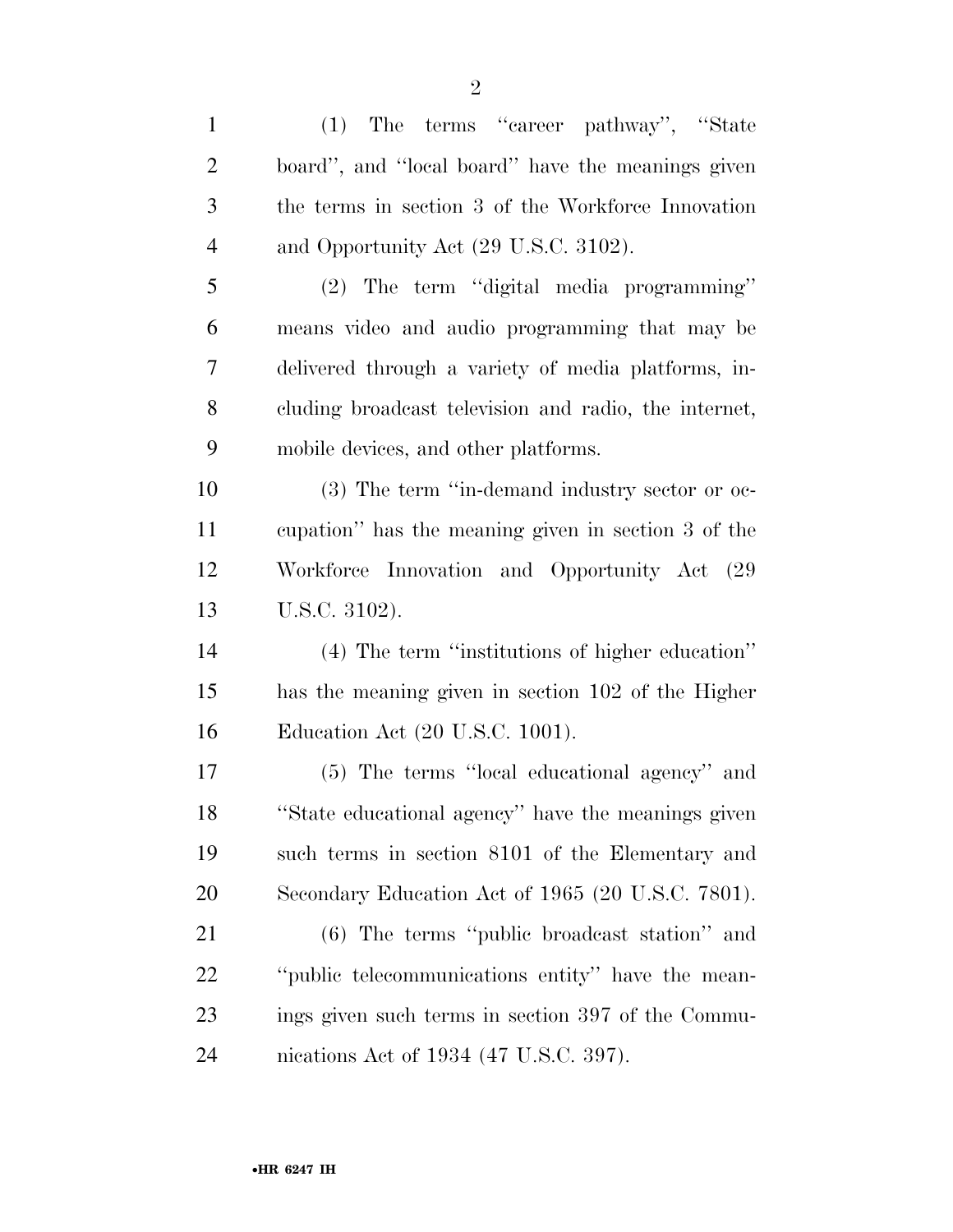(7) The term ''Secretary'' means the Secretary of Education.

#### **SEC. 3. PURPOSE.**

 The purpose of this Act is to support the development and distribution of digital media programming that—

 (1) promotes middle school, high school, and postsecondary student entrance into in-demand occu-pations;

 (2) promotes student entrance into career path-way programs that provide such preparation; and

 (3) assists in meeting the needs of State and local economies through increased workers in in-de-mand industry sectors or occupations.

#### **SEC. 4. PROGRAM AUTHORIZED.**

 (a) IN GENERAL.—The Secretary of Education, in consultation with the Secretary of Labor, may award com- petitive grants to, or enter into contracts or cooperative agreements with, eligible entities described in subsection (c) to enable such entities—

 (1) to develop, produce, and distribute edu- cational and promotional digital media programming 22 that is designed—

 (A) to illustrate the value of career path- ways in in-demand industry sectors and occupa-tions;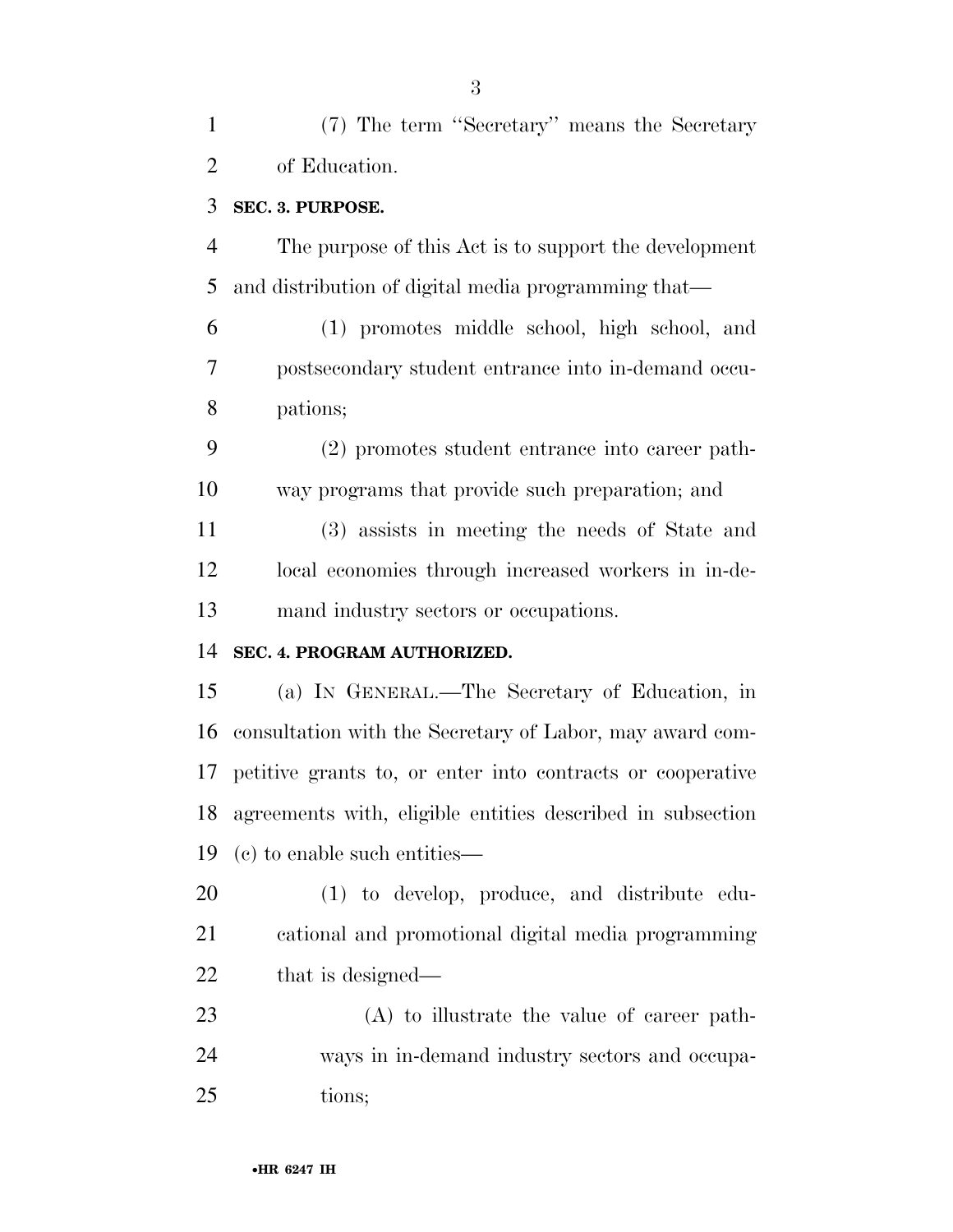(B) to encourage secondary and postsec- ondary graduation and demonstrate successful student outcomes;

 (C) to inform young Americans, particu- larly those who live in communities not cur- rently served by career pathway programs, of a full range of secondary or postsecondary edu- cation options which align with the skill needs of industries in the economy of the State or a 10 locality as specified in subparagraph (D); and

 (D) to address the economic needs of a State as specified in the unified State plan that such State established under section 102 of the 14 Workforce Innovation and Opportunity Act  $(29)$  U.S.C. 3112) or locality as specified in a local plan established under section 108 of such Act (29 U.S.C. 3123) through encouragement of students and workers to enter professions and occupations related to in-demand industries or occupations;

 (2) to facilitate the development, directly or 22 through contracts with producers of educational tele- vision and audio programming, of educational pro- gramming for middle school, high school, and post-secondary learners, and accompanying support mate-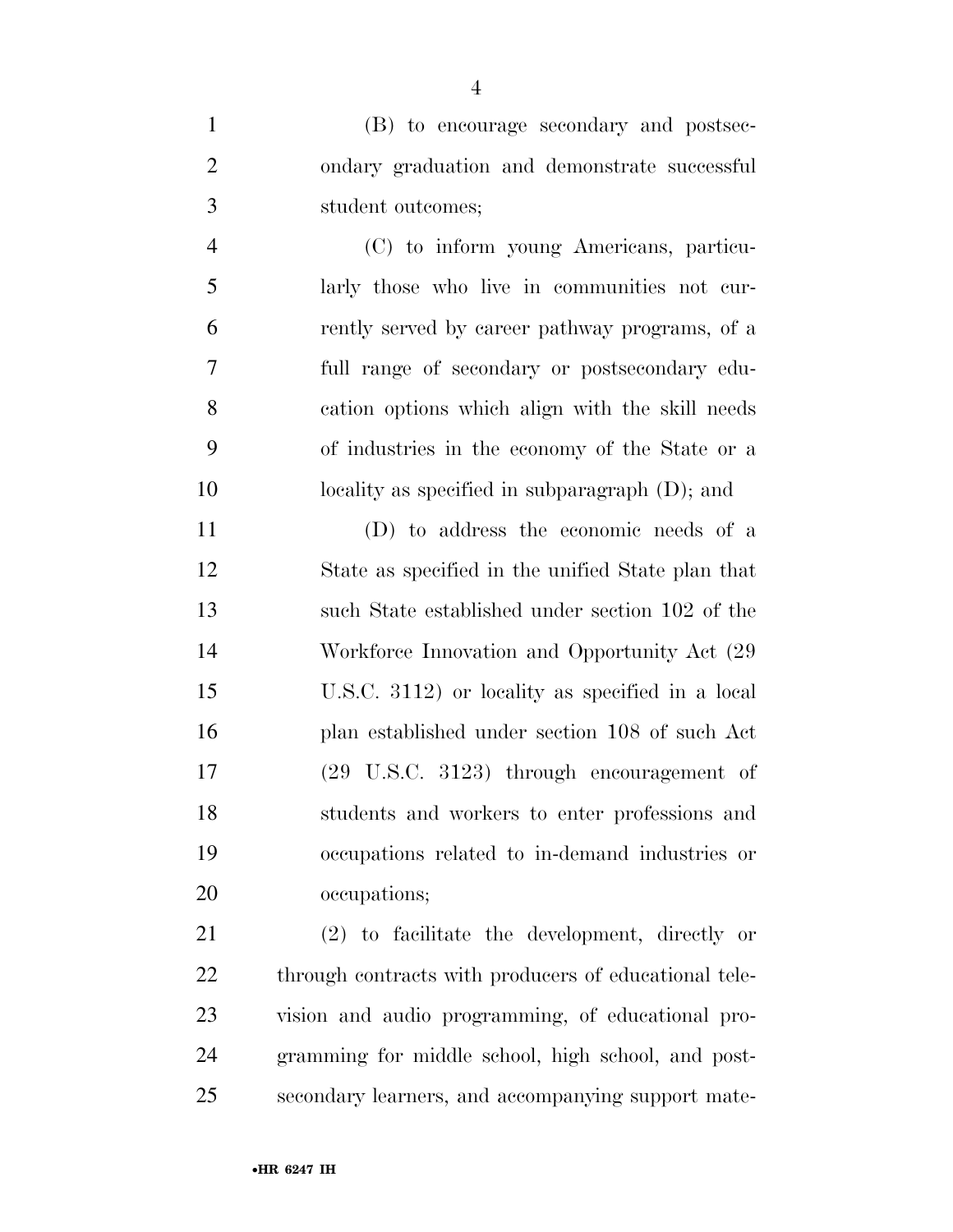rials and services that promote the effective use of 2 such programming;

 (3) to facilitate the development of program- ming, digital content, and support materials, for parents, educators, specialized instructional support personnel, and employers, that is designed for dis- tribution over the broadcast channels of television and radio public broadcast stations and the internet; and

 (4) to contract with entities (such as public telecommunications entities) to disseminate and dis- tribute programming developed under this Act to the widest possible audience through the most appro- priate distribution technologies, including broadcast and online platforms.

 (b) AVAILABILITY.—In awarding grants, contracts, or cooperative agreements under this section, the Sec- retary shall ensure that eligible entities make program- ming widely available, with support materials as appro- priate, to local educational agencies, institutions of higher education, workforce development systems, and employers in relevant industries.

 (c) ELIGIBLE ENTITIES.—To be eligible to receive a grant, contract or cooperative agreement under this sec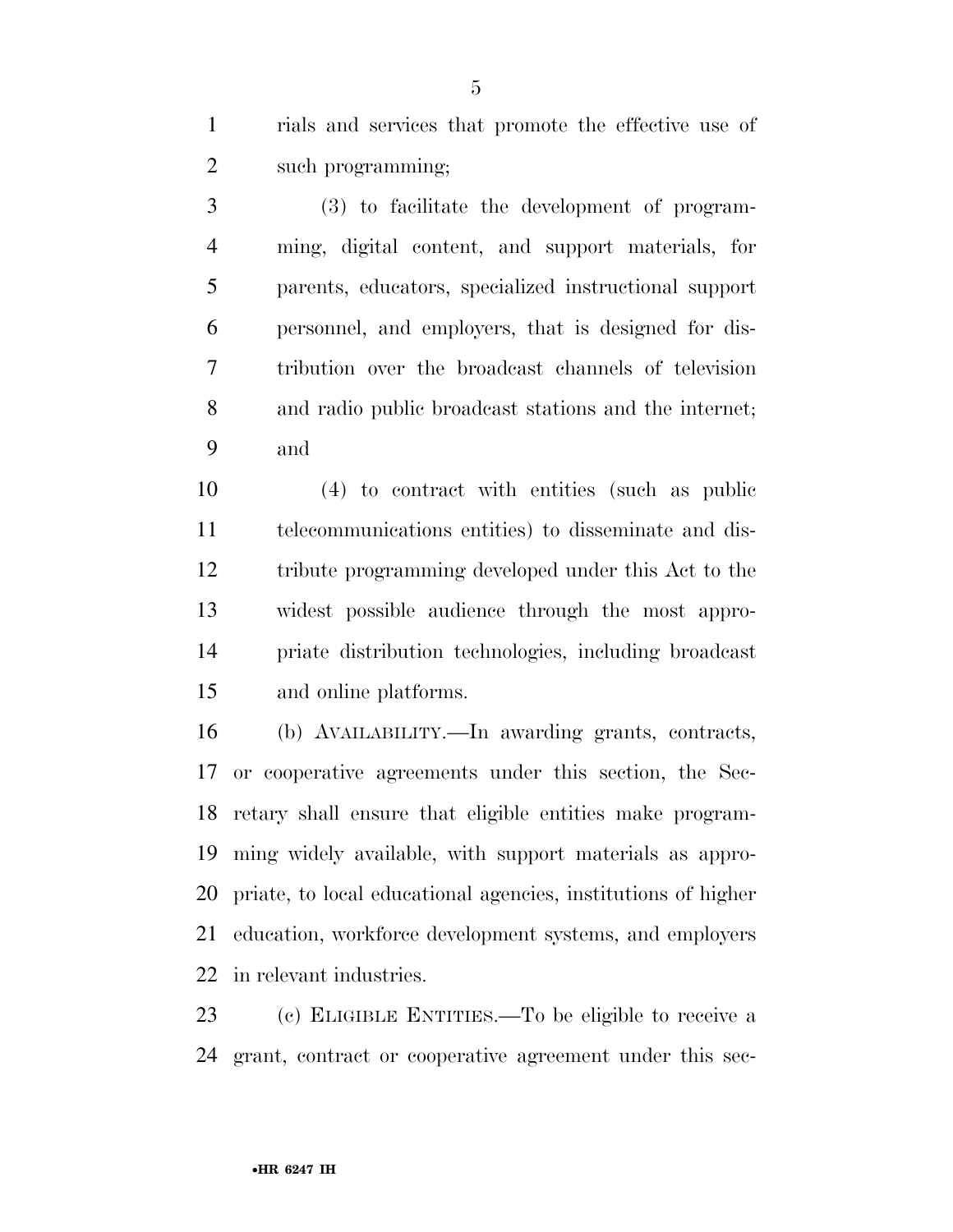tion an entity shall be a public telecommunications entity that is able to demonstrate each of the following:

 (1) A capacity to contract for the development and national distribution of educational and pro- motional video, audio, and other media programming that is accessible by middle school, high school, and postsecondary learners.

 (2) A capacity to distribute programming, dig- ital content, and support materials, for parents, edu- cators, specialized instructional support personnel, and employers, that is designed for distribution over the broadcast channels of television and radio public broadcast stations and the internet.

 (3) A capacity, consistent with the entity's mis- sion and nonprofit nature, to negotiate the contracts described in paragraphs (2) and (4) of subsection (a) in a manner that returns to the entity an appro- priate share of any ancillary income from sales of any program-related products.

 (4) A capacity to localize programming and ma- terials to meet specific State and local needs and to provide educational outreach at the local level.

#### **SEC. 5. COORDINATION OF ACTIVITIES.**

 (a) CONSULTATION WITH THE SECRETARY.—An eli-gible entity receiving a grant, contract, or cooperative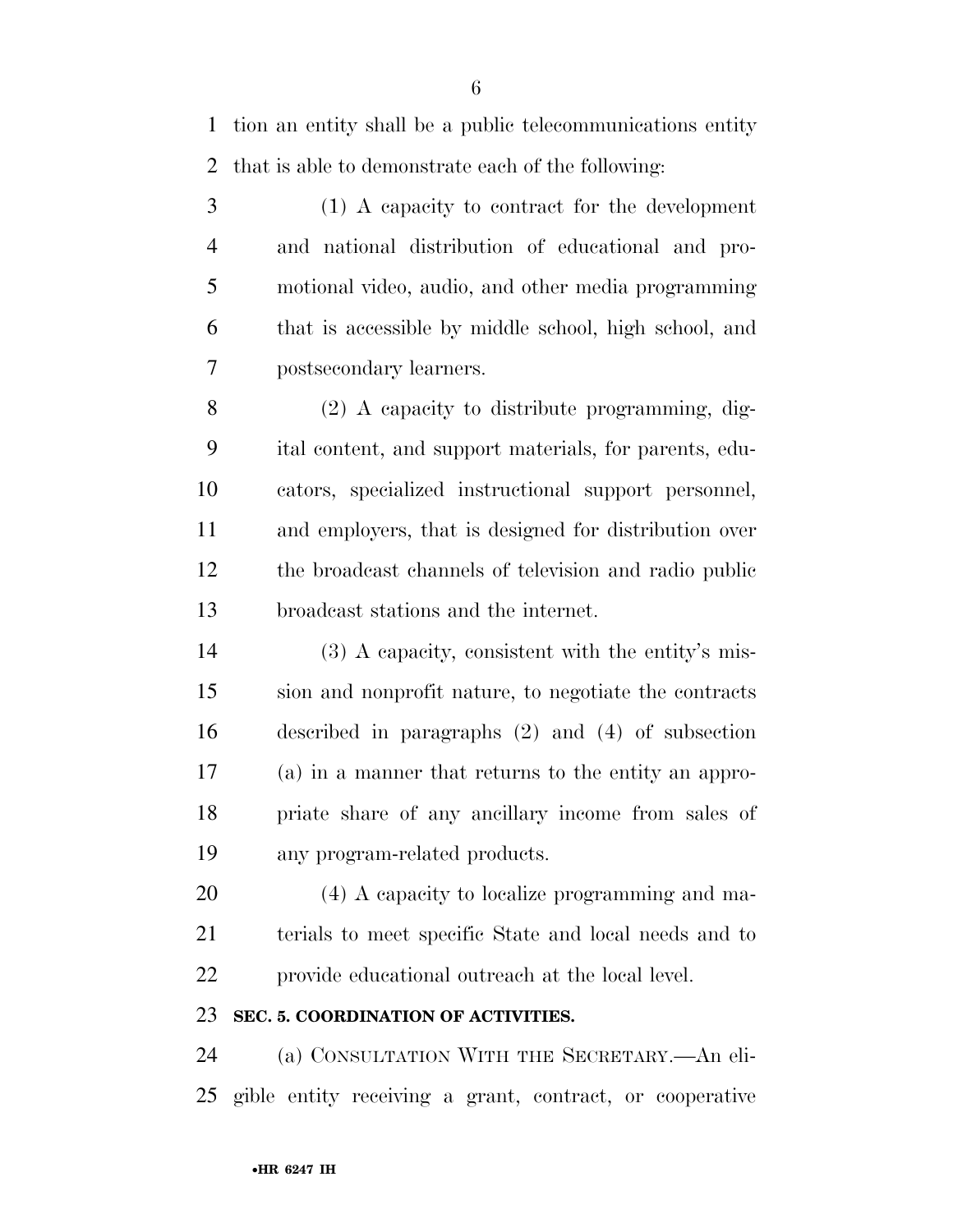agreement under this Act shall consult with the Sec-retary—

 (1) to maximize the utilization of educational programming by secondary and postsecondary learn- ers, and make such programming widely available to federally funded programs serving such populations; and

 (2) to coordinate activities with Federal, State, and local programs that support workforce develop- ment and career and technical education, including programs under the Carl D. Perkins Career and Technical Education Act of 2006 (29 U.S.C. 2301 et seq.), the Elementary and Secondary Education Act of 1965 (20 U.S.C. 6301 et seq.), the Higher Education Act of 1965 (20 U.S.C. 1001 et seq.), and the Workforce Innovation and Opportunity Act (29 U.S.C. 3101 et seq.).

 (b) COORDINATION WITH OTHER ENTITIES.—To the extent feasible, an eligible entity receiving a grant, con- tract, or cooperative agreement shall also coordinate its activity under such award with the activities of one or more of the following entities:

23 (1) Employers.

 (2) Workforce development professionals and agencies.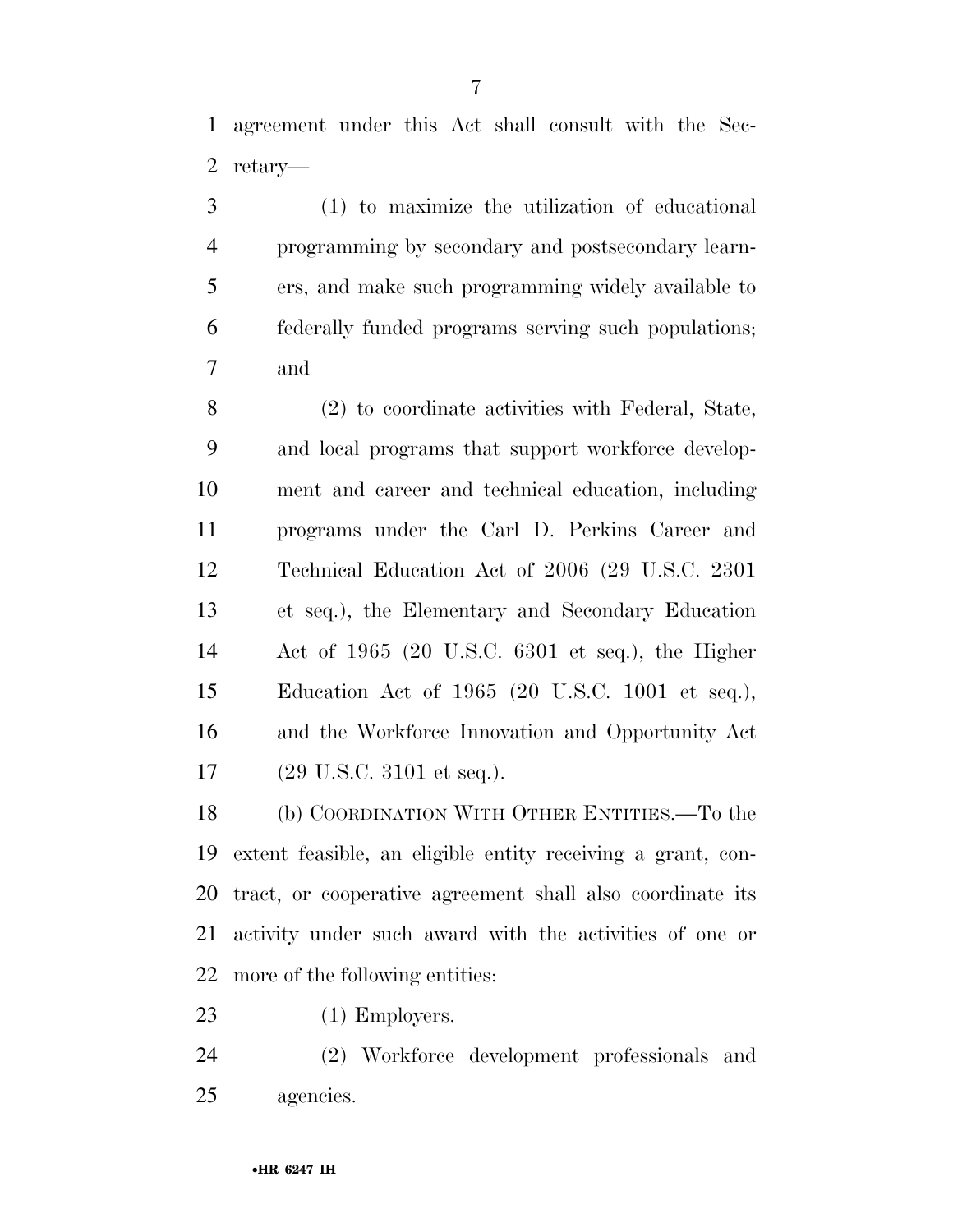(3) Educators. 2 (4) Labor organizations. (5) Joint labor-management partnerships. (6) State educational agencies and local edu- cational agencies. (7) State boards and local boards. (8) Institutions of higher education. (9) Business councils. **SEC. 6. APPLICATIONS.**  An eligible entity desiring to receive a grant, contract, or cooperative agreement under this Act shall submit to the Secretary in consultation with the Secretary of Labor an application at such time, in such manner, and con- taining such information as the Secretary may reasonably require. This application must include— (1) the full scale and content of the program-17 ming to be produced; (2) the population and geographic area to be

targeted by the programming;

 (3) the economic need of the State or locality that the programming is designed to meet through increased participation in in-demand industries and occupations; and

 (4) the initiatives to be undertaken by the eligi-ble entity to develop public-private partnerships to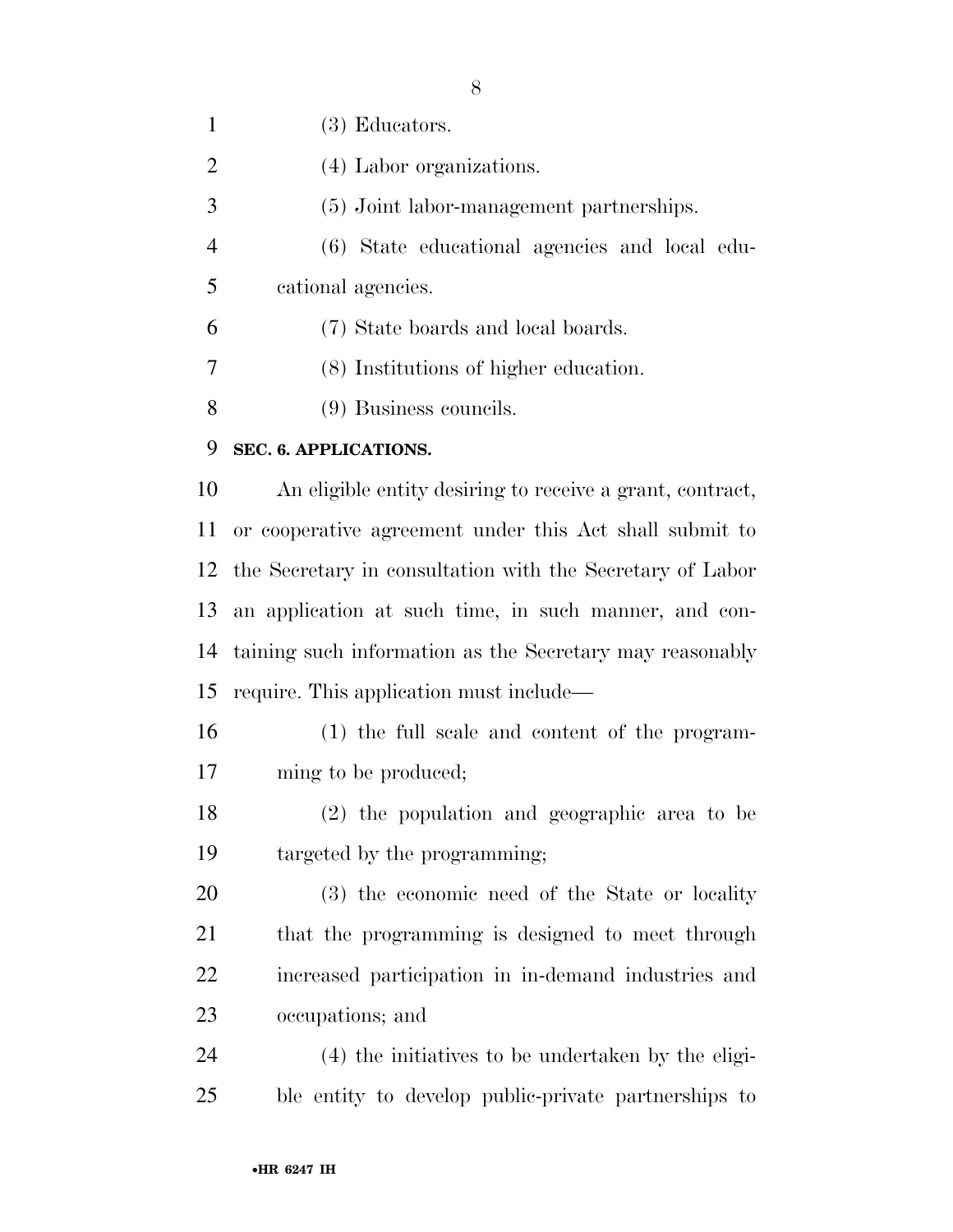secure non-Federal support for the development, dis-tribution, and broadcast of the programming.

#### **SEC. 7. REPORTS AND EVALUATIONS.**

 (a) BIENNIAL REPORT TO THE SECRETARY.—An eli- gible entity receiving a grant, contract, or cooperative agreement under this Act shall prepare and submit to the Secretary a biennial report that contains such information as the Secretary may require. At a minimum, the report shall describe the activities undertaken with funds received under the grant, contract, or cooperative agreement, in-cluding each of the following:

 (1) The programming that has been developed, directly or indirectly, by the eligible entity.

 (2) The target population for this program-ming.

 (3) The economic needs of the State or locality (as identified in the application of the eligible entity under section 6(3)) that this programming was at- tempting to meet through the encouragement of new workers in in-demand sectors and occupations.

 (4) The degree to which the number of workers working in such in-demand sectors and occupations has increased since the programming was distrib-uted.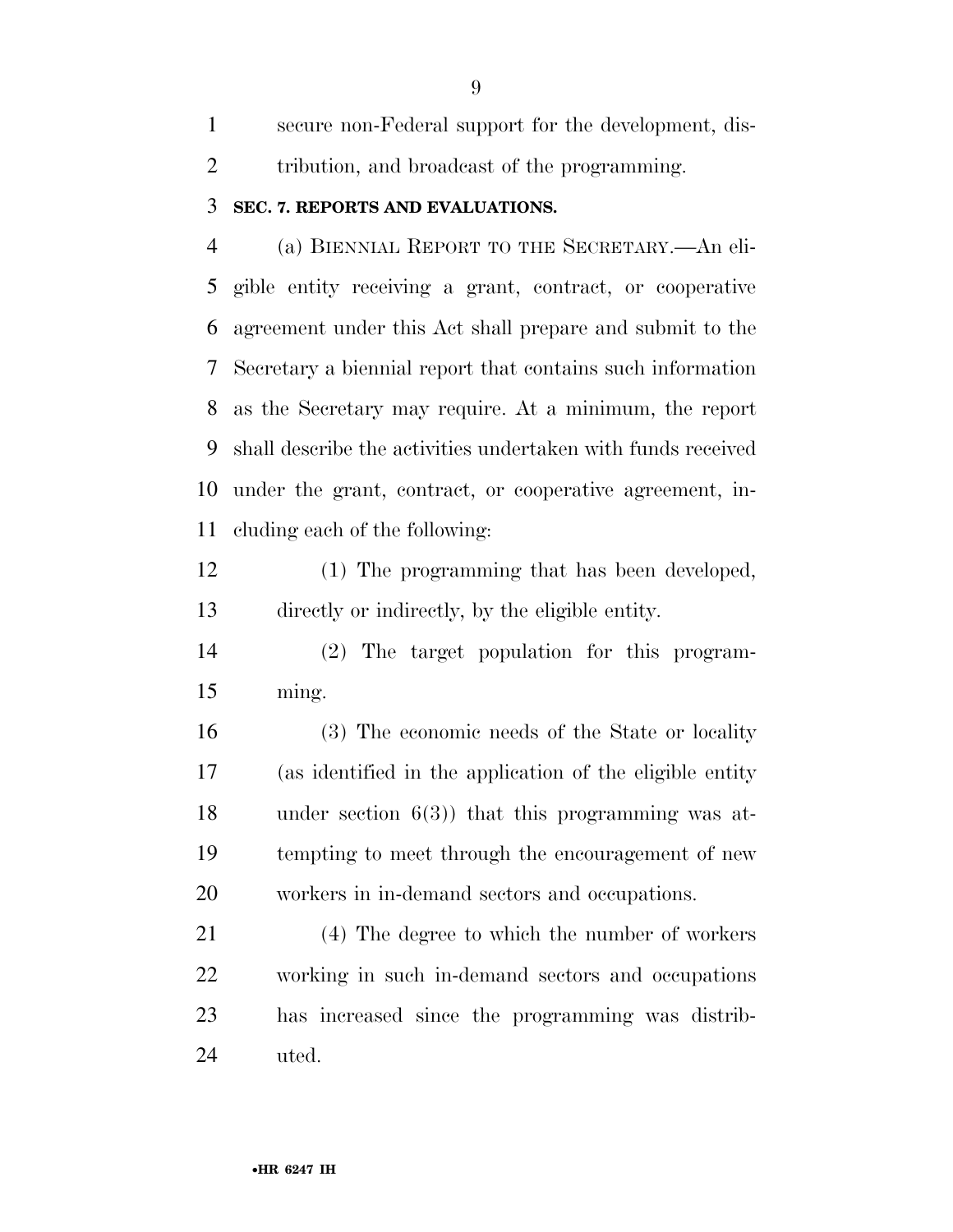(5) The means by which programming devel- oped under this section has been distributed, and the geographic distribution achieved. (6) The initiatives undertaken by the eligible entity to develop public-private partnerships to se- cure non-Federal support for the development, dis- tribution, and broadcast of educational and pro- motional programming. (b) REPORT TO CONGRESS.—The Secretary shall pre- pare and submit to the relevant committees of Congress a biennial report that includes the following: (1) A summary of the activities assisted under this Act. (2) A description of the educational and pro- motional materials made available under section  $16 \t 4(a)(4)$ , and the manner in which such materials have been distributed in accordance with such sec- tion. **SEC. 8. ADMINISTRATIVE COSTS.**  An eligible entity that receives a grant, contract, or cooperative agreement under this Act may use up to 5 per-

 cent of the amount received under the grant, contract, or agreement for the normal and customary expenses of ad-

ministering the grant, contract, or agreement.